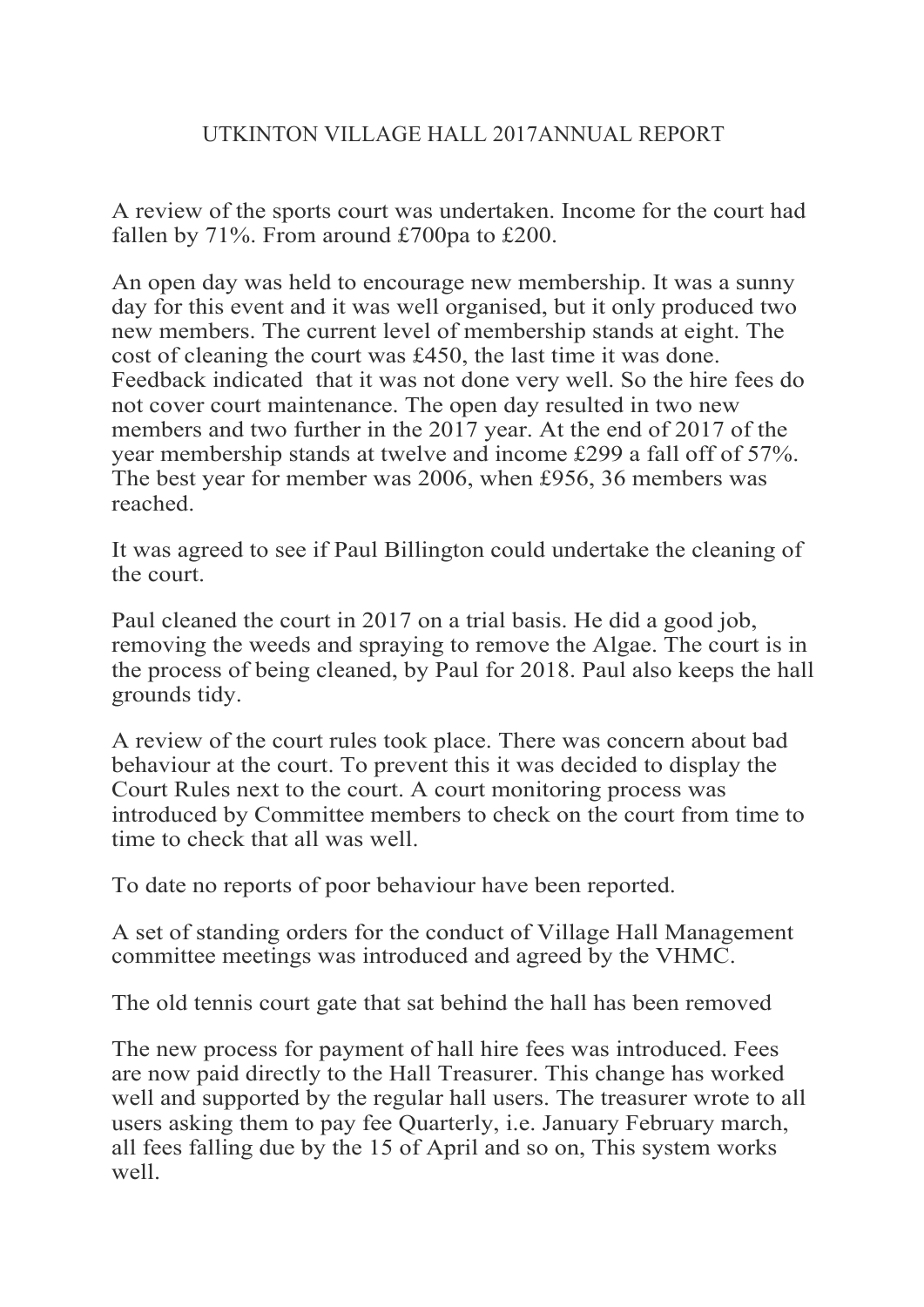A communication notice board inside the hall was put in place to assist with sharing hall, changes, information with regular users.

A Christmas card was sent to all hall users wishing them a happy Christmas and thanking them for their support.

Hire of the hall for special events is direct with the hall secretary or the **Treasurer.** 

A review of the Hall Fees took place. These are now, for regular users £7 per hour. For special events £20 for three hours, i.e. Party Hire

The hall has now in place signed formal letting agreements with all its users

The hall is regularly cleaned on a monthly arrangement. The standards are inspected and extra cleaning undertaken as required Hall users are encouraged to report if extra cleaning is needed. A Large floor duster were purchased to enable users to run over the floor before starting their activity. This has been well received.

A review of the hall Lessors, Lessees and Committee members to see just what was the situation concerning them. The review / rain check was carried out by Margaret Bowers of the WI and the Chair. A revised lease was put in place in 1996.This was done so that the hall was able to apply for grant funding to can-y out improvements, as the hall needed to reach beyond WI use only. At that time there were Six Lessors, 12 leases and nine committee members. Many of these have moved away, some passed on, and some stood down from hall activities.

The current situation is three Lessors, six Lessee and nine committee members.

Members will recall that over time the hall has undergone much improvements. The Hall improvement started with the grass tennis court becoming a hard surface Sports Court. The hall outside of the hall was painted. The next improvement was a new ball roof and insulation.

The hall then went under extensive refurbishment. A complete rebuild and much improved insulation. New windows and front door. Decoration and improvement, such as bunting, Christmas lights and up-lighters to make the hall cozy and welcoming at night. The old curtains replaced by blinds by the WI. Art work was donated and